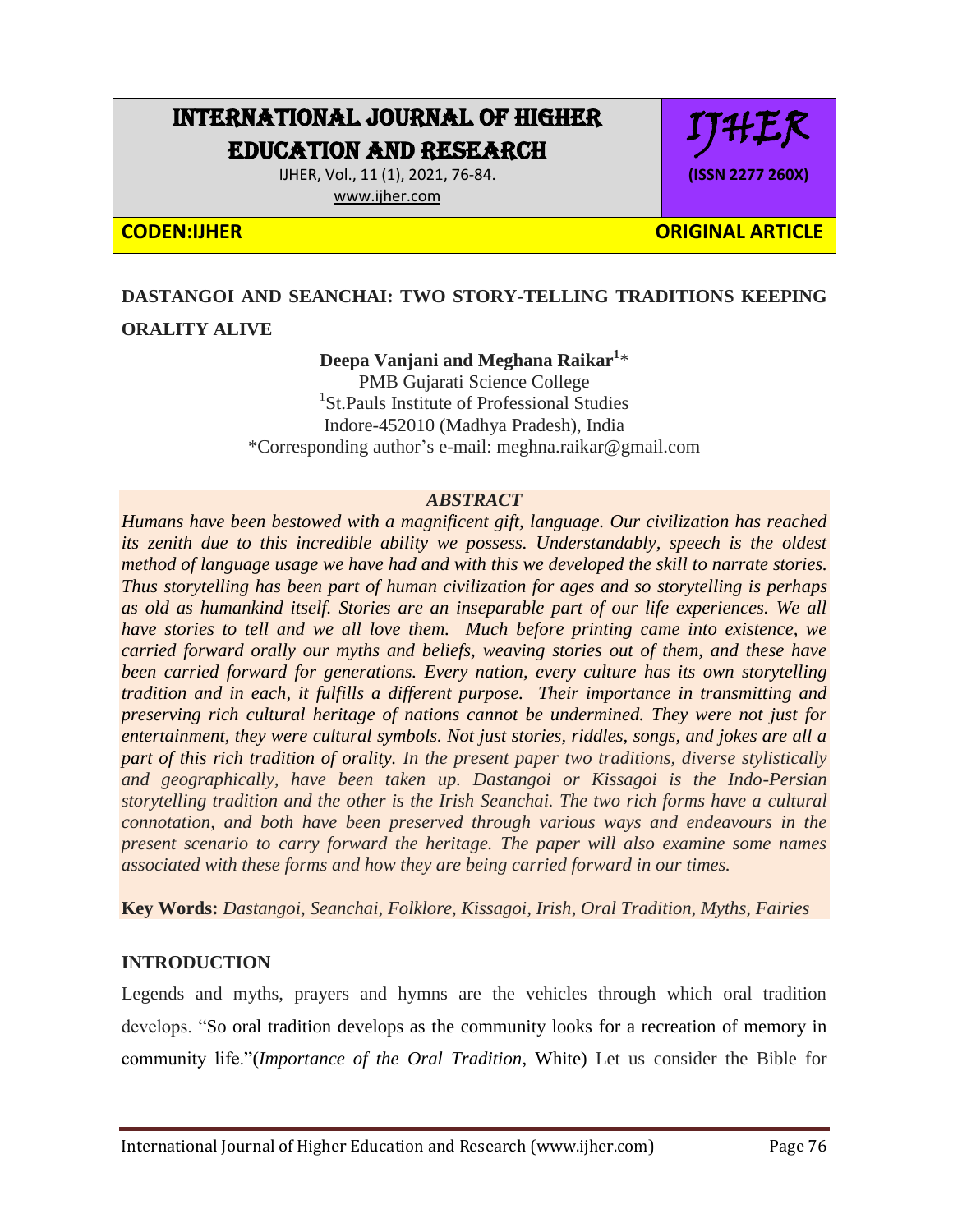instance. Even before the gospels came into existence, Jesus' first followers would have sustained his memory by sharing stories of his life, death, and teachings.

"The fact that we're dealing in oral medium of story- telling is very important to the development of the tradition itself because stories tend to be told in some units that can be passed along easily, easily remembered. Sometimes they may even be put in different order or you may only tell certain parts of the story." (White)

According to Britannica dictionary, Oral Tradition, ". . . refers to a dynamic and highly diverse oral-aural medium for evolving, storing, and transmitting knowledge, art, and ideas." ("Oral Tradition")

Oral tradition was and is adopted by historians, ethnographers and the storytellers to transmit myths and folklores to future generations. This peculiar way of passing down the information can also be termed as "text less communication".

Orality connects the world. All nations, cultures and communities have their distinct oral traditions which have been passed on from one generation to another. The world is sort of woven together through these oral traditions. Whereas Dastangoi is a unique eastern storytelling tradition, Sheanchai is the Irish, western form, an age- old storytelling genre.

When the world hadn't seen publishing, when the digital wave was still thousands of years away, stories kept people entertained and informed. It is interesting how diverse and enriching these are, now that there is published content of these forms available, while at the same time many are being kept alive in some way or the other. Some have even been included under UNESCO"s list of intangible heritage. For instance both Dastangoi and Seanchai have been kept alive by practioners, and thanks to the digital platforms available now, they have a wider reach as well.

#### **DESCRIPTION**

In India itself we have an immensely rich variety of oral traditions from the *Kaavad* in Rajasthan to the Kamsel of Sikkim; the list can go on and on. It is interesting how oral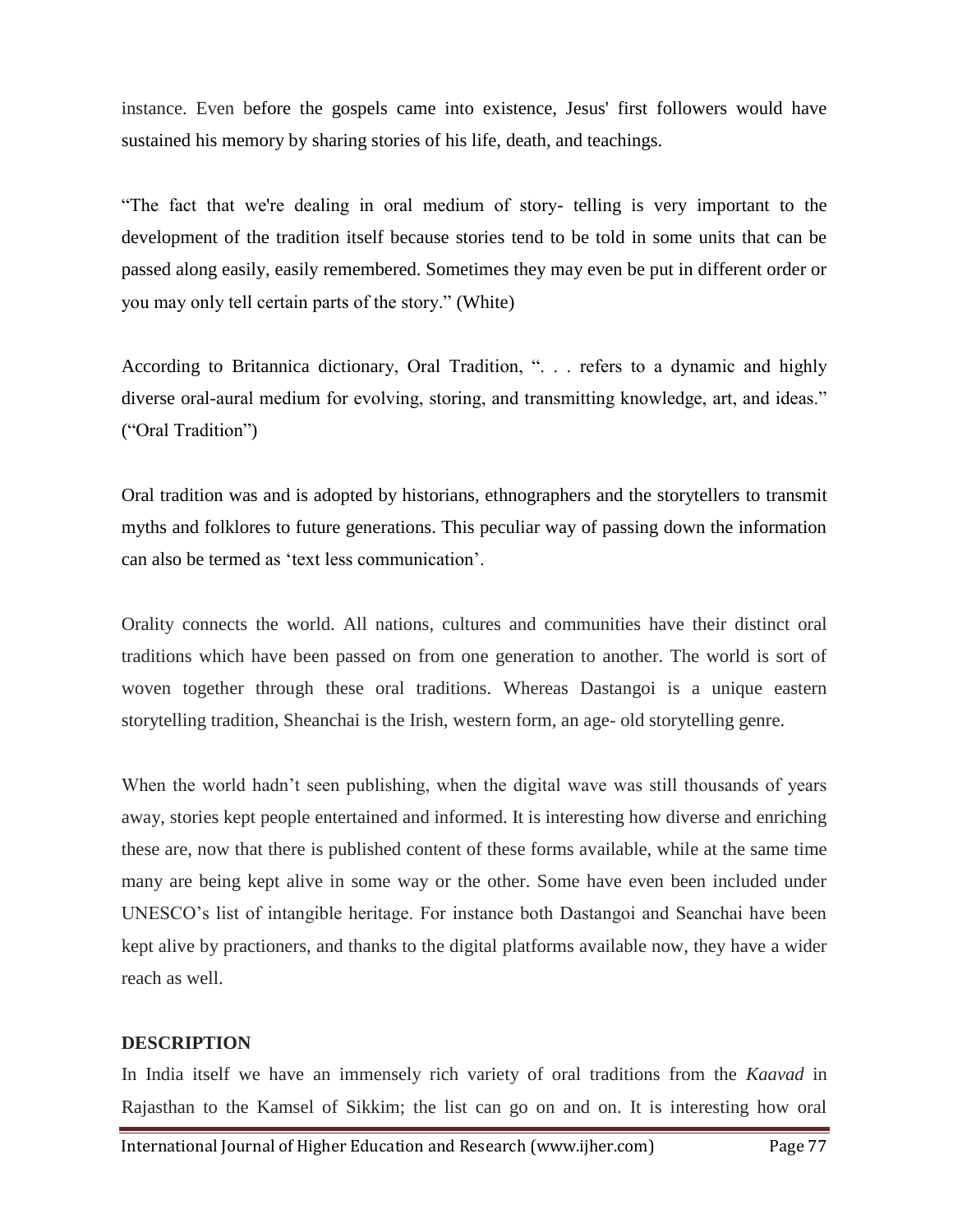traditions originally performance based since they were carried forward verbally, became part of written literature once printing began. This is how orality and literature intermingled and many rich traditions could be preserved. When we talk in terms of oral traditions, we more often than not talk of them in terms of being performances meant for audiences. In this again there could be two categories-the casual exchange which happened in market places, or informal gatherings, or households and the more formal and elaborate performances. The requirements for both differed, the former needed a verbal play on the part of the natives, while the latter being more structured and complex, required skill and training on the part of the performer. Each category had its own social, political, cultural implications.

Let us understand what performance is. Performance "encompasses cultural knowledge and experience-as they are available to members of the community in verbal, visual, musical, and mimetic symbolic forms…" (Green 632)

The story made the memory alive, living and story-telling is fluid. Fluid because each time a performer narrates or enacts it, he/she adds something to it or moulds into something new, knowingly or unknowingly. Second as when an oral story is written, it is not that it doesn"t get modified after that. It undergoes many changes as it is rewritten in new sociological or religious or political situations. The same holds true of Dastangoi.

The term 'dastan' interpreted as story, and 'goi' as telling, meaning literally telling a story, Dastangoi belongs to the larger framework of storytelling. The need for documentation of these stories was not felt until long after, since the thrust was on the oral form from generation to generation. Each Dastango or storyteller modified the stories in his own ways, adding to the texture and form in his own style. The authenticity of the texts is therefore difficult to fix. This narrative genre dates back to medieval Iran. Frances Pritchett in his book *The Medieval Persian Romance Tradition* provides us with 9th century as being the date of this popular form. Their tales consisted of the tales then mainly consisted of various themes, most particularly the very popular theme of romance and adventure. "Subsequently, the tales wove themselves around the gallant, chivalrous prince and his encounter with tyrannical kings, demons, sorcerers, Jinns of the Howling desert, enemy gladiators and champions and demure, peerless princesses- either of the human or the pari (fairy) race. It is also inclusive of the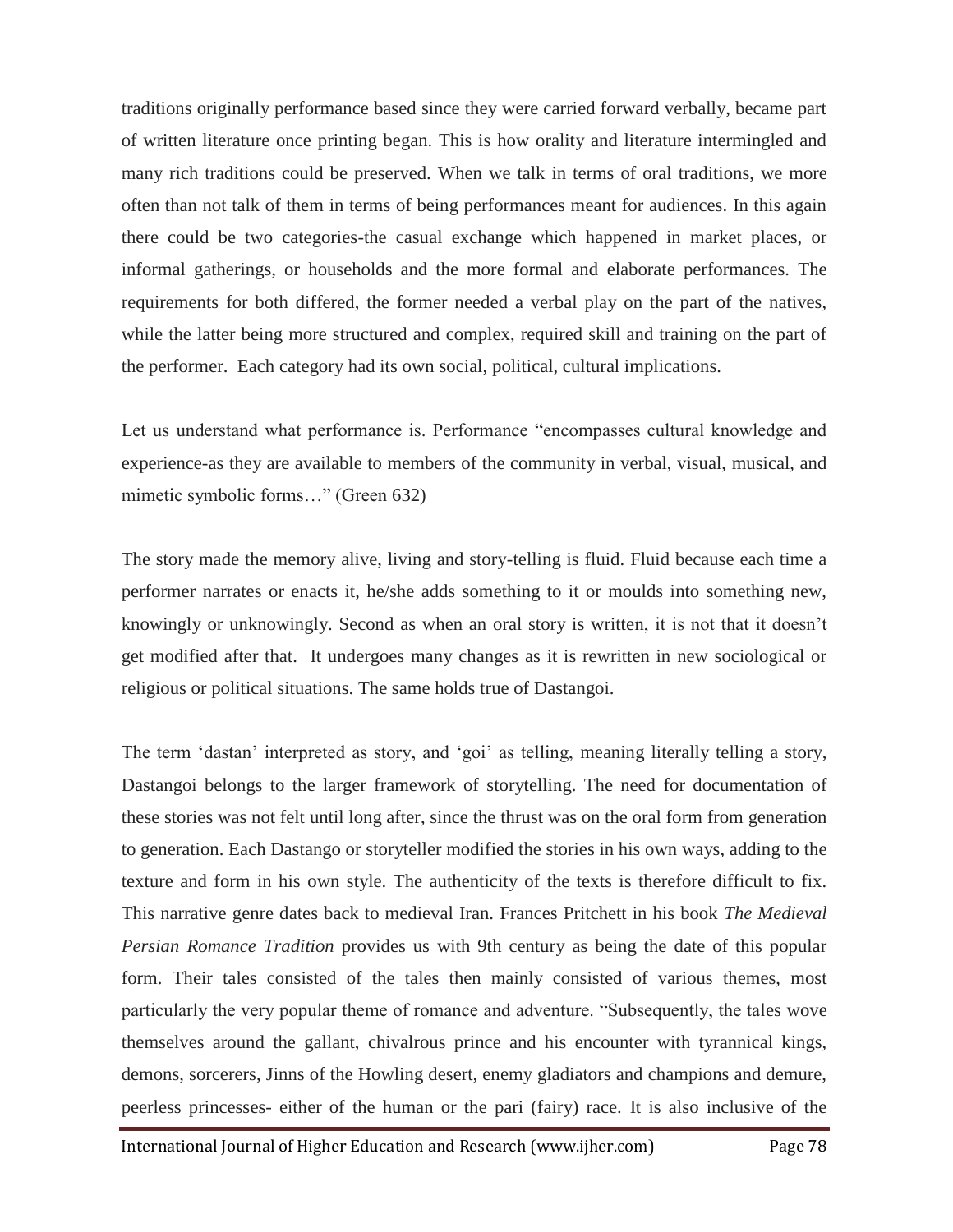cunning and shadowy agents called aiyyars- whose roles are either supportive or destructive." (Pritchett 1)

The most popular in this narrative genre has been the tale of Hamza, known as the Dastan-e-Hamza, greatly influenced by Shahnameh as highlighted by scholar William Hanaway. Hamza possibly revolves around the stories of Hamza none other than the paternal uncle of the Prophet Mohammad. Another theory points that the protagonist is Hamza Abdullah, who led a bloody rebellion against the existing Calipha. Whatever the case maybe, the tale has been the most narrated one by Dastngos.

There are many versions of the narrative from Turkish to Balanese to Sudanese. From Sindh, this form found way into India and flourished in Mughal courts with Persian being the language. It is believed that Akbar himself spend time indulging in telling tales and he had more than one thousand passages of the tale complied in an illustrated form which came to be known as Hamzanama. With the development of Urdu in India, first in the Deccan, then eventually in the north, from  $16<sup>th</sup>$  to  $18<sup>th</sup>$  centuries, saw Urdu words and phrases penetrating into the storytelling form of Dastans, though slowly. In the 19<sup>th</sup> century Delhi, Kissagois/Dastangois were performed on the stairs of the Jama Masjid in the evenings.

The turnaround came only in1858, when Munshi Naval Kishor founded his famous Lucknow press and the era of dastan publishing begin. By publishing a great deal of literature on dastans, he added and augmented the canon. In 1881, he published the Dastan-e-Hamza, a great contribution to the world of literature.

Eventually, the form lost precedence, with the death of Mir Baqar, the last of the performers, until the 1980s when the Urdu poet and critic Shamsur Rahman Farooqui came in touch with Pritchett and did a massive research on the form of Dastangoi. He then advised his nephew Mehmood Farooqui to revive the genre, who then gave great impetus to it after a great deal of research into the art form. The first our age performance of Dastangoi took place in the India International Auditorium on 4 My 2005. The form then gained momentum and found an international platform as well. Farooqui has taken it to colleges and universities as well.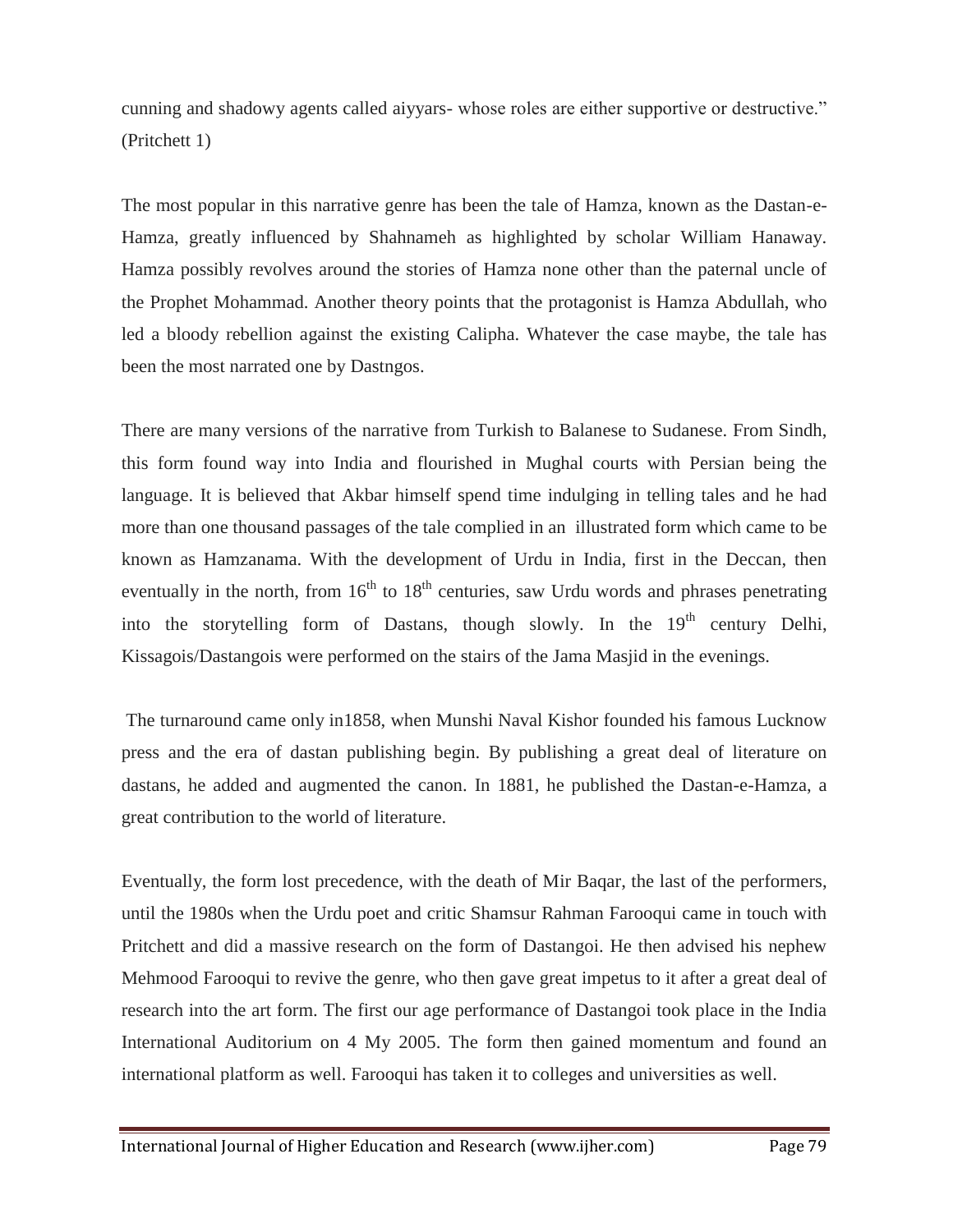It is performed in festivals, for instance at the Jaipur Literature Festival in 2008 (Farooqui"s performance), the Udaipur Storytelling Festival in February 2020 where Syed Ali Agha performed. When I spoke to him for Confluence: South Asian Perspective, for which I freelance, he opined that keeping our oral traditions alive is important for our culture as our culture is our identity card.

The scope of the contemporary Dastan has widened. It adapts tales which reflect the soul of the contemporary societal, political, cultural scenario, observing, commenting, criticizing, in short accepting into its fold almost any theme, even mobile phones.

The other oral form of storytelling taken up in the paper is Seanchai. In Scotland and Ireland, a Seanchai (Plural: Seanchaithe) is a traditional storyteller and a historian who spreads traditions and important historic events worldwide using his/her narration skills. He is a carrier or bearer of the beliefs, aspects or things that have not been mentioned in any of the manuscripts of ancient times, thus preserving and reflects the hidden cultural heritage.

When we contemplate on its origin in Pre-historic Ireland, we come to know that this vital tradition would have died out if it has not been saved by King Huge. In 576 AD Colmcille, an Irish scholar and promoter of storytelling, along with his fellow friends, had been exiled by the royal court of Ireland. Consequently they found shelter in Scotland. They never disheartened and kept in contact with the king of Ulster, 'Huge'. Finally, the time occurred when religious leaders, nobles, ollamhs, bards and poets were summoned to the court for expulsion. They all were accused for misusing their power for personal interests. Earlier these accused were the advisors of the predecessors of king Huge and later during the reign of Kind Huge were collectively hailed as "*Filid*". Filid were condemned but "… the reigning king of Ulster had intervened on their behalf and granted sanctuary." ("How The Ancient Irish Oral Tradition was saved From Extinction")And so storytellers survived and carried forward Seanchai.

The oldest Irish tradition can be studied under the four cycles.

A) Mythological Cycle encompasses around the stories of Irish Gods and Goddesses, their origin and the people who invaded the island. Like Hindu mythology, Irish Goddesses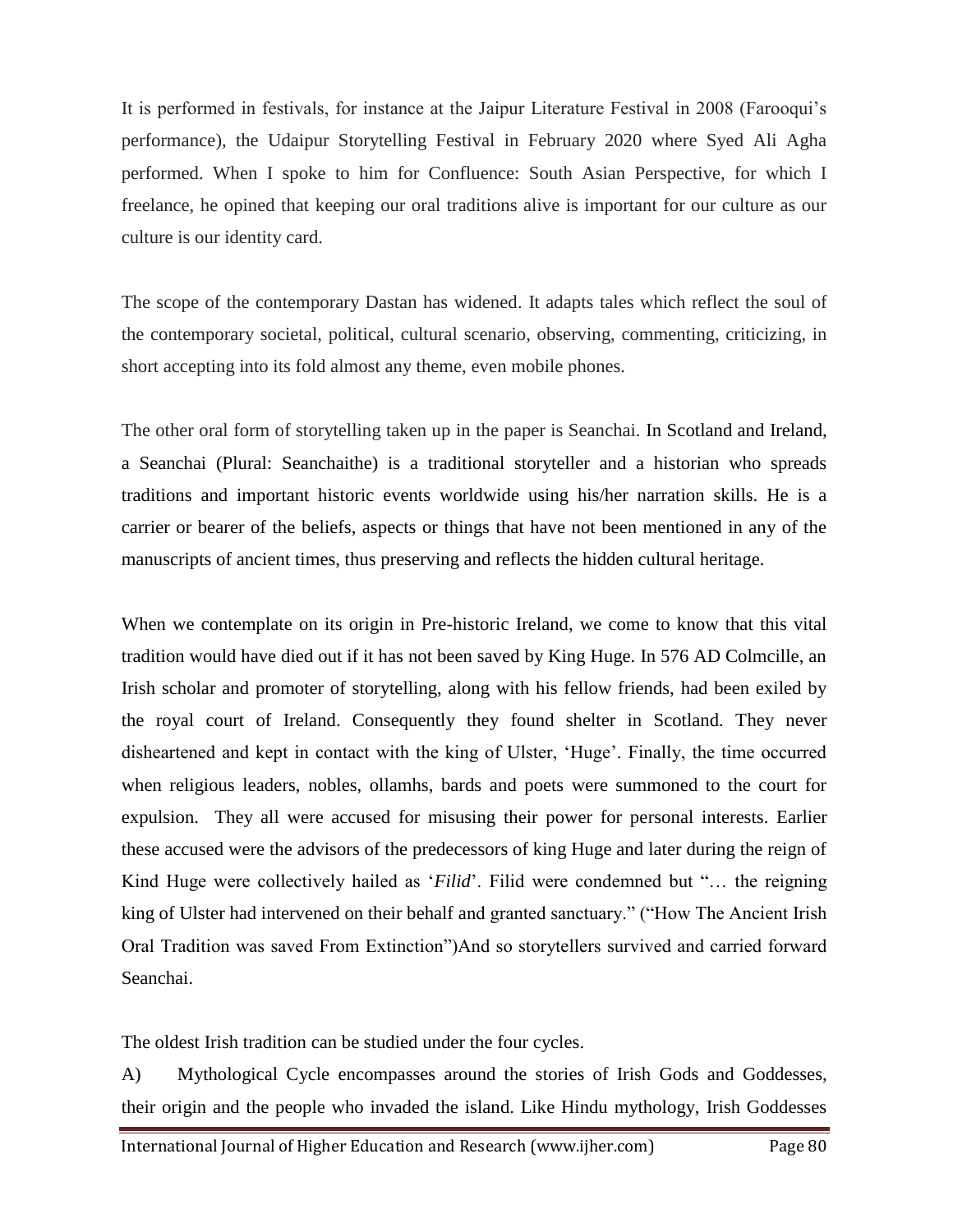are named after water, air, land and sovereignty. There are stories of some warrior goddesses who accompanied sacred animals to encourage their combatants in battle field. "Triad", "Morrigan", "Macha" and "Badb" are some well-known goddesses of war in Irish mythology. The Macha of Eamhain Mhacha, Carman and Tailtiu etc. are the goddesses who are associated with seasonal festivals. ("Irish Mythology")

B) Ulster Cycle deals with heroic tales of the kings of Ulster, especially the lives and deaths of Macnessa and Conchobar Mac Nessa (kings of Ulster).

C) Fenian Cycle covers the stories of the Irish heroes but in poetic form. It creates a link between Pre-Christian and Christian time.

D) Historical Cycle glorifies the stories (in verse as well as in prose) of Buile Shubhne, the king of Dal nAraidi who was driven insane by the curse of Saint Ronan Finn.

Apart from these stories from royal families, there were some tales related to the voyages and adventures too found weight from Pre-historic Celtic age to medieval period. Seanchai is hailed as, "the custodian of history" and maintains, "... the richest folklore traditions in the world." ("Seanchai Keeper of Ireland Folklore Heritage") They dealt with oral history and Irish tradition simultaneously. The Irish folklores were the means to explore oral history eloquently. The core area of folklorists was to depict those ancestors, warriors, colonizers, and invaders lyrically, who contributed towards the grandeur of Medieval Ireland and its tradition. This Medieval Irish Literary Tradition contains, "material of very great diversity. There are lyric and panegyric poems, historical and pseudo-historical and antiquarian texts, stories of pure entertainment, a great deal of religious matter, and much else." (Jackson 1)

Seanchaithe were the helping hands and service providers in the royal courts and they witnessed numerous events. They were in regular contact with the court happenings and by using small and interesting stories tended to communicate them publically. They guarded their folklores and moved them forward orally, thus maintaining records of genealogies and laws which were approved by the court. Some stories can relate listeners to the historical backdrop and living style of the common people. The characters along with the protagonist are portrayed in such a vivid way. Few are ". . . prose tales purporting to describe a "heroic" stage in Ireland"s distant past, telling of the wars and adventures of a group of characters thought of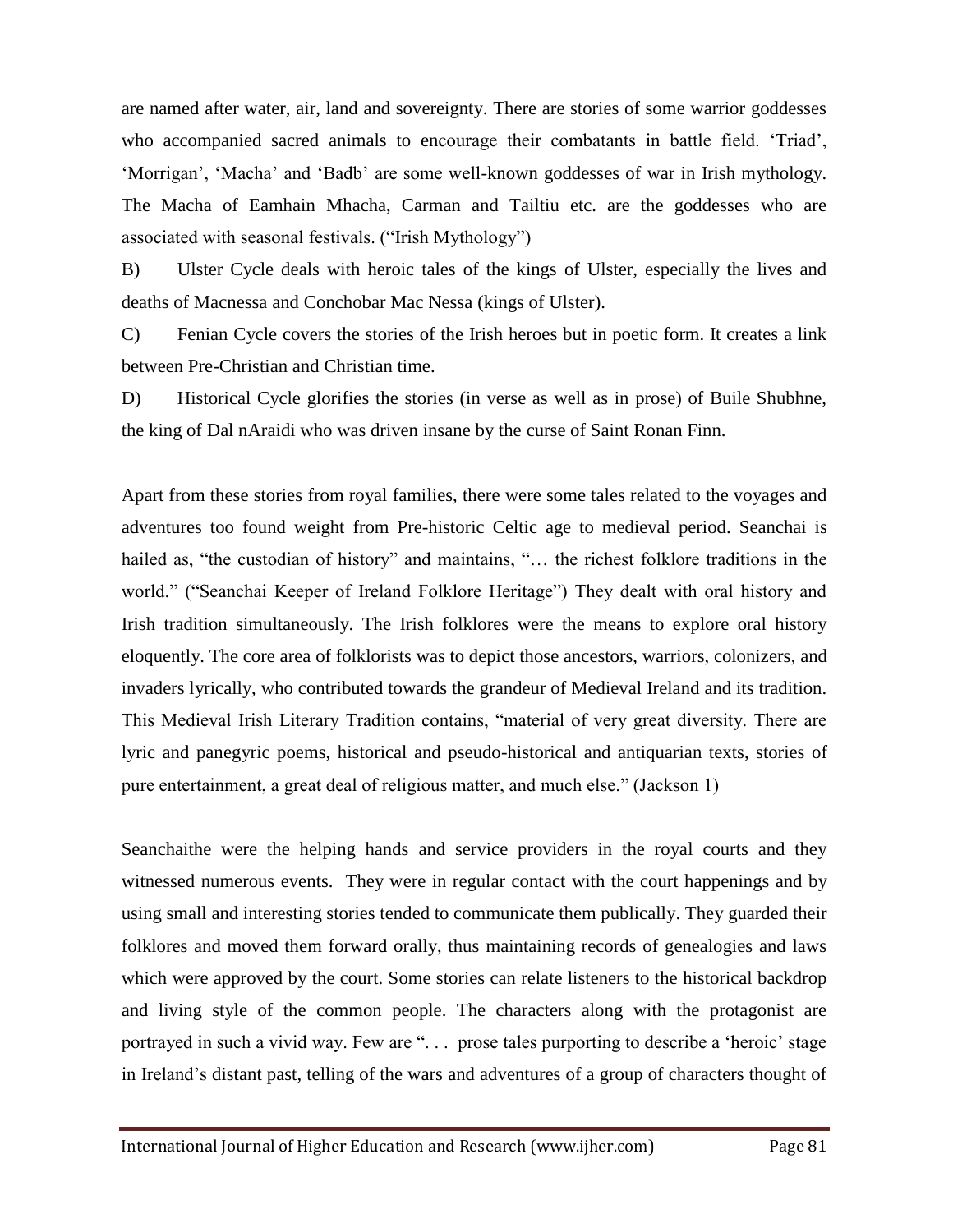as having been real people, living long ago in a setting which it is implied was a genuine one." (Jackson 2)

According to Eamon Kelly, "There is a misconception that Irish stories are about freedom fighters and the country"s struggle against the English oppressors." ("Seanchai of Ireland and their stories") But Irish stories are related to the common man too. Some of the Seanchaithe belonged to gypsy or tinker families and traveled from place to place. At that time they memorized all relevant information and incidents of the lives of commoners as well as about the existence of early nomadic clans and narrated them as a source of their livelihood.

They were expected to showcase their knowledge on request or demand from the kings to unfold Irish myths and legendary stories. It is very amazing to know that in Ireland, there are few Irish myths, still in practice, which have been transmitted for generations only through oral tradition. These myths were evolved before the Christian age when there was no sign of written communication. Seanchaithe still exist and doing their work creatively. In their stories, few obsolete words seem challenging, but once they proved their importance in the contemporary age, they were preserved in the vocabulary.

Presently there are some well-known Seanchaithe who have been narrating stories for years: 1) Eamon Kelley:- He is the Irish Storyteller , actor, and playwright who has mastery to hold the audience through his magnificent voice. His stories are perfectly woven with humour, irony, idioms and proverbs. Somewhere there are traces of historical events and names of famous personalities found that create impact on the listeners. In also he uses voice modulation technique in accordance with rhythmic words. He reads about Island of Manhattan, "Up the Hudson and down the bay, tents corny and Rockaway." (*Emon Kelly-Stories from Ireland* 2)

His use of simile, "The Irish people took to drinking tea like dogs to water" and his use of exaggeration, "Teeth were swimming inside in his mouth for a bit of it" reflects his visual imagery.( *How To Tell A Story- The Seanachai (Eamon Kelly*)

2) Eddie Lenihan :- He is an Irish Folklorist who carries certain myths to the next generation. In his video, *A Little Bit Irish- Folklore- Part 1*, he disclosed the names for Irish fairies like Medina Ginet (a goddess fairy), Elia, Ashla and Banshee. He added Banshee with a famous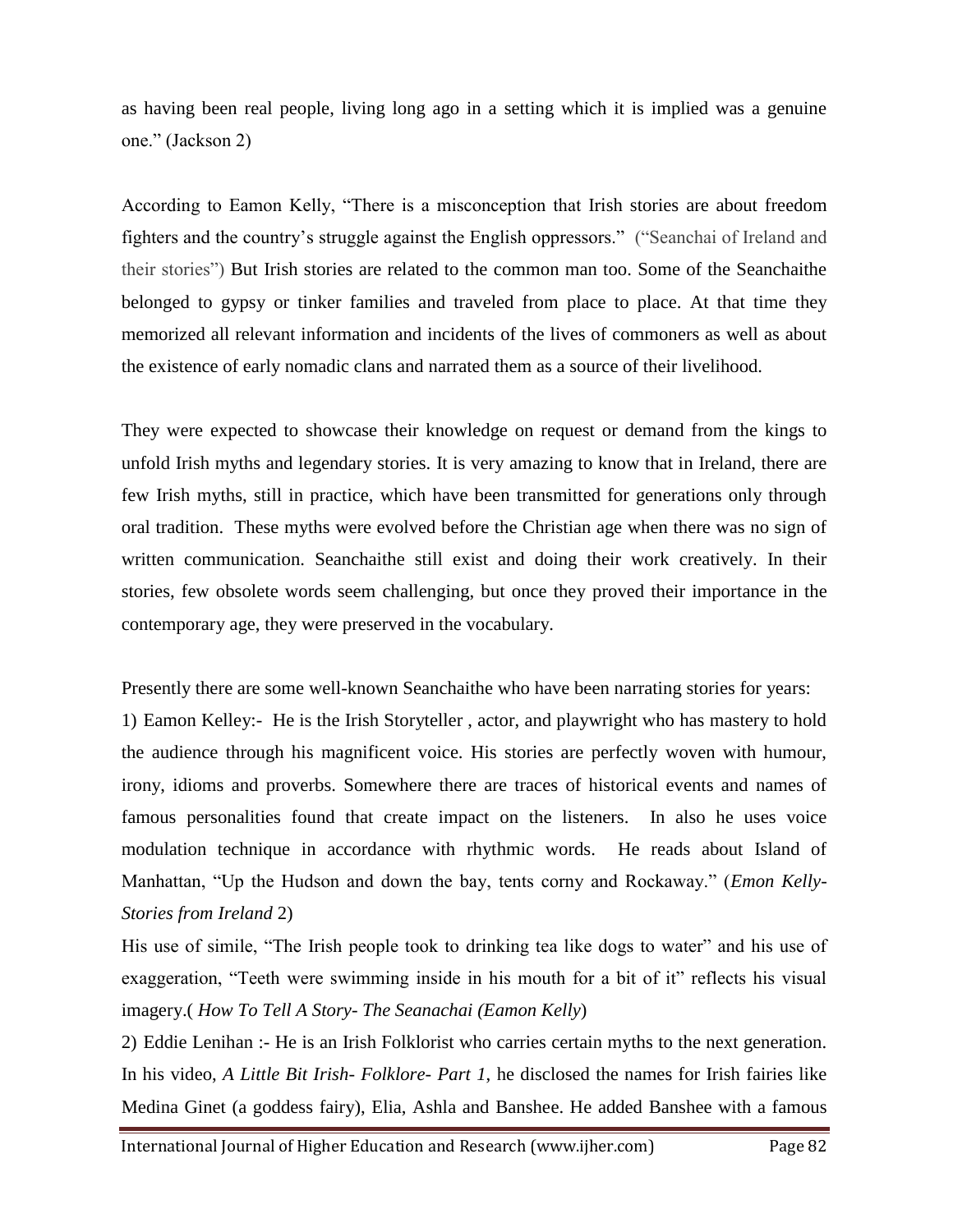myth, "Banshee is the one who warns Irish families of a coming death in the family. Irish people were not afraid of Banshee, most people heard from Banshee rather than saw her." (*Part* 2) Here, "… few of the characters are clearly supernatural and some of the scenes involve supernatural events and motifs." ( Jackson 2)

3) Jim Maher: - He is a promoter of traditional music and incorporates it with old stories. This Kilkenny based artist is able to bring the gone days alive only through his "Irishness" and his narrative perfection.

#### **CONCLUSION**

Seanchai proved the famous Chinese proverb wrong, "The faintest ink is more powerful than the strongest memory." This form has the power to carry listeners into realms of imagination. Using a coherent language and memorizing hundreds of stories, these storytellers have kept alive a tradition despite threats from the internet age proving that creativity can"t be copied and it lasts for eternity. Seanchai though culturally and geographically far removed from Dastangoi, shares some things in common. First that it has survived despite all other means of entertainment, that narration skills are important for this form too, and that it is a continuation of tradition and sustenance of heritage.

#### **REFERENCES**

- White, L. Michael. *Importance of the Oral Tradition*. Accessed 11 April 2020. [<http://www.pbs.org/wgbh/pages/frontline/shows/religion/story/oral.html>](http://www.pbs.org/wgbh/pages/frontline/shows/religion/story/oral.html)
- "Oral Tradition". Def. Britannica.com. Accessed 4 April 2020. <http://www.britannica.comtopic>oraltradition.>
- Green, Thomas A. editor. *Folklore: An Encyclopedia of Beliefs, Customs, Tales, Music and Art*. Library of Congress Cataloging-in-Publication Data, 1997.
- Pritchett, Frances. *The Romance Tradition in Urdu: Adventures from the Dastan of Amir Hamzah.* "The Medieval Persian Romance Tradition\* PDF format". New York: Columbia University Press, 1991. <www.columbia.edu>itc>hamzah>
- "How The Ancient Irish Oral Tradition was saved From Extinction". Accessed 9 April 2020. [<https://thewildgeese.irish/m/...>](https://thewildgeese.irish/m/...%3e)
- "Irish Mythology". Wikipedia. Accessed 9 April 2020. [<https://en.m.wikipedia.org/wi>](https://en.m.wikipedia.org/wi)